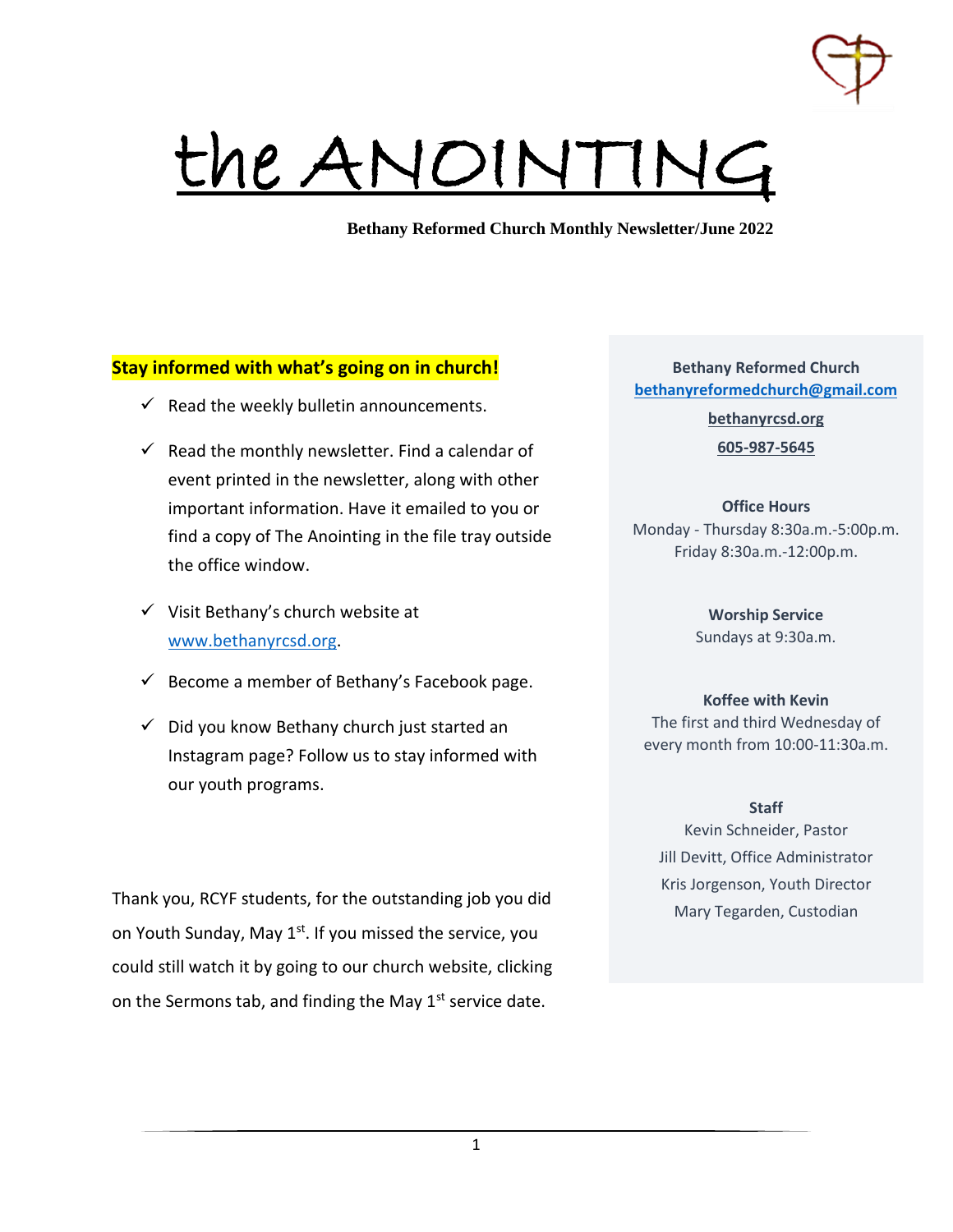# **JUNE 2022**

| <b>SUNDAY</b>                                            | <b>MONDAY</b>                                                                                                  | <b>TUESDAY</b>                                      | <b>WEDNESDAY</b>                                                             | <b>THURSDAY</b>                                                                                                                        | <b>FRIDAY</b>                                                                                    | <b>SATURDAY</b>                                                       |
|----------------------------------------------------------|----------------------------------------------------------------------------------------------------------------|-----------------------------------------------------|------------------------------------------------------------------------------|----------------------------------------------------------------------------------------------------------------------------------------|--------------------------------------------------------------------------------------------------|-----------------------------------------------------------------------|
|                                                          |                                                                                                                |                                                     | 1<br>Ray Schroder                                                            | $\overline{2}$<br>Men's Bible<br><b>Study</b><br>6:30a.m. at<br>Cottonwood<br><b>Creek</b>                                             | $\overline{\mathbf{3}}$<br>Doug &<br><b>Brenda</b><br>Van Zee<br>Dwaine &<br>Rhonda<br>Tiedemann | $\overline{4}$<br>Easton Robinson                                     |
| 5<br>9:30a.m. Worship<br><b>Service</b><br>Briggs Jarman | 6<br>Young<br>Men's Bible<br><b>Study 4:00-</b><br>5:15p.m.<br>Food &<br><b>Friends</b><br>$5:30-$<br>7:00p.m. | $\overline{7}$<br>Dominic<br>Robinson<br>Aaron Seal | 8<br>Vivian<br>Souvignier                                                    | 9<br><b>Men's Bible</b><br><b>Study</b><br>6:30a.m. at<br>Cottonwood<br><b>Creek</b><br>Dave<br>Ackerman<br>Dylan &<br>Jamí<br>Paulson | 10<br>Kamden<br>Winquist                                                                         | 11<br>John Robinson                                                   |
| 12<br>9:30a.m. Worship<br><b>Service</b><br>Bevin Jarman | 13<br>Young<br>Men's Bible<br><b>Study 4:00-</b><br>5:15p.m.<br>Consistory<br>meeting<br>7:00p.m.              | 14<br>Ron &<br>Marge<br>Buysman                     | 15<br>Koffee with<br><b>Kevin 10:00-</b><br>11:30a.m.<br><b>Terry Dozark</b> | 16<br>Men's Bible<br><b>Study</b><br>6:30a.m. at<br>Cottonwood<br><b>Creek</b><br>Melinda<br>Kelderman                                 | 17<br>Harlan<br>Hoogeterp<br>Matt &<br>Laura<br>Heeringa                                         | 18<br>John Van De Stroet<br>Levi Wiersma                              |
| 19<br>9:30a.m. Worship<br><b>Service</b><br>Father's Day | 20<br>Young<br>Men's Bible<br><b>Study 4:00-</b><br>5:15p.m.                                                   | 21                                                  | 22<br>Dave &<br>Lorraine<br>Ackerman                                         | 23<br><b>Men's Bible</b><br><b>Study</b><br>6:30a.m. at<br>Cottonwood<br><b>Creek</b><br>Herlan &<br>Jo Zomer                          | 24<br>Harlan &<br>Aletha<br>Hoogeterp                                                            | 25<br><b>Golf Outing at</b><br><b>Hiawatha Heights</b><br>at 9:00a.m. |
| 26<br>9:30a.m. Worship<br><b>Service</b><br>David Jacobs | 27<br>Young<br>Men's Bible<br><b>Study 4:00-</b><br>5:15p.m.<br>Brad &<br>Karren<br>Peterson                   | 28                                                  | 29                                                                           | 30<br>Men's Bible<br><b>Study</b><br>6:30a.m. at<br>Cottonwood<br><b>Creek</b>                                                         |                                                                                                  |                                                                       |